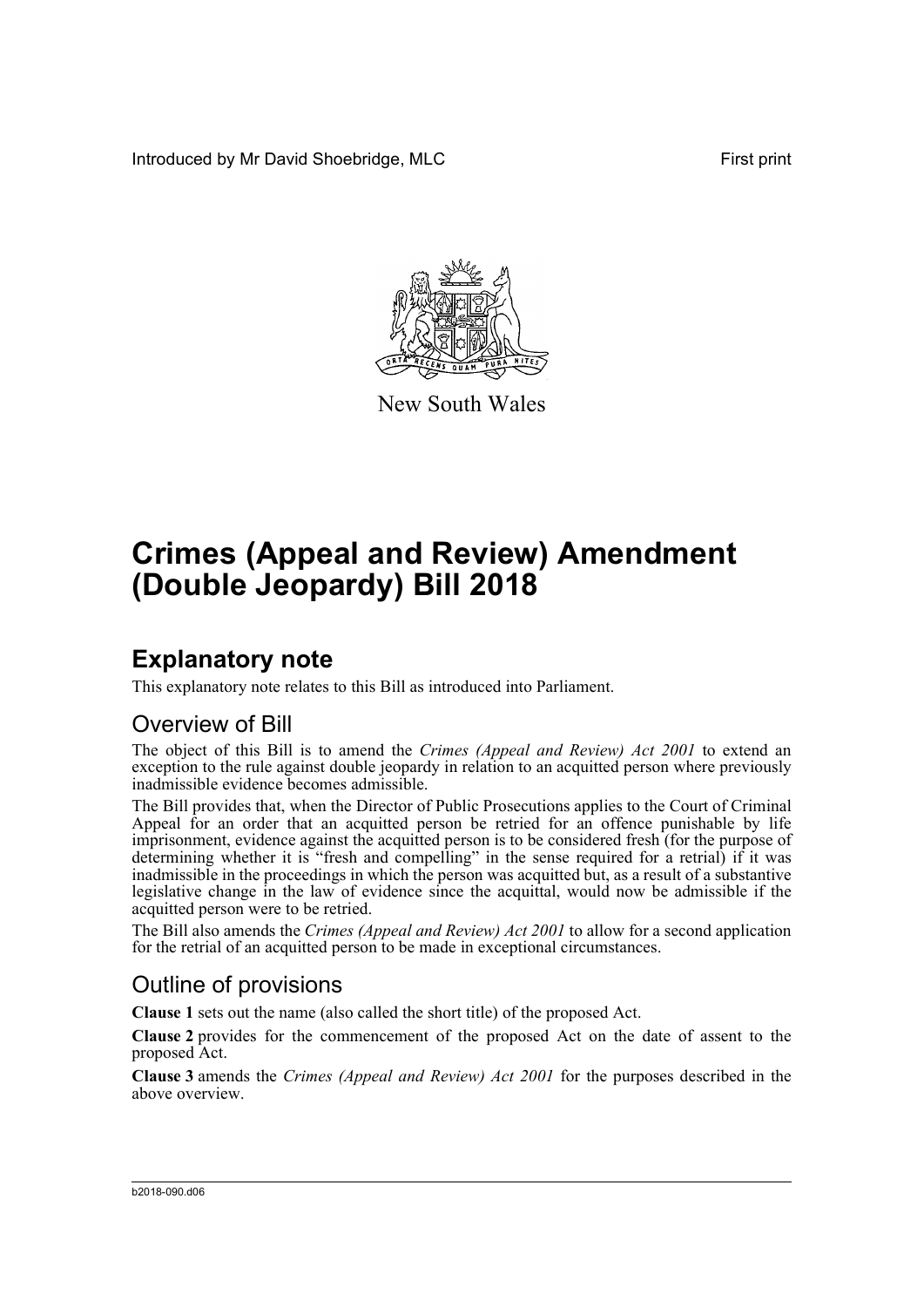Introduced by Mr David Shoebridge, MLC First print



New South Wales

# **Crimes (Appeal and Review) Amendment (Double Jeopardy) Bill 2018**

## **Contents**

|    |                                                         | Page |
|----|---------------------------------------------------------|------|
| -1 | Name of Act                                             |      |
|    | 2 Commencement                                          |      |
| 3  | Amendment of Crimes (Appeal and Review) Act 2001 No 120 |      |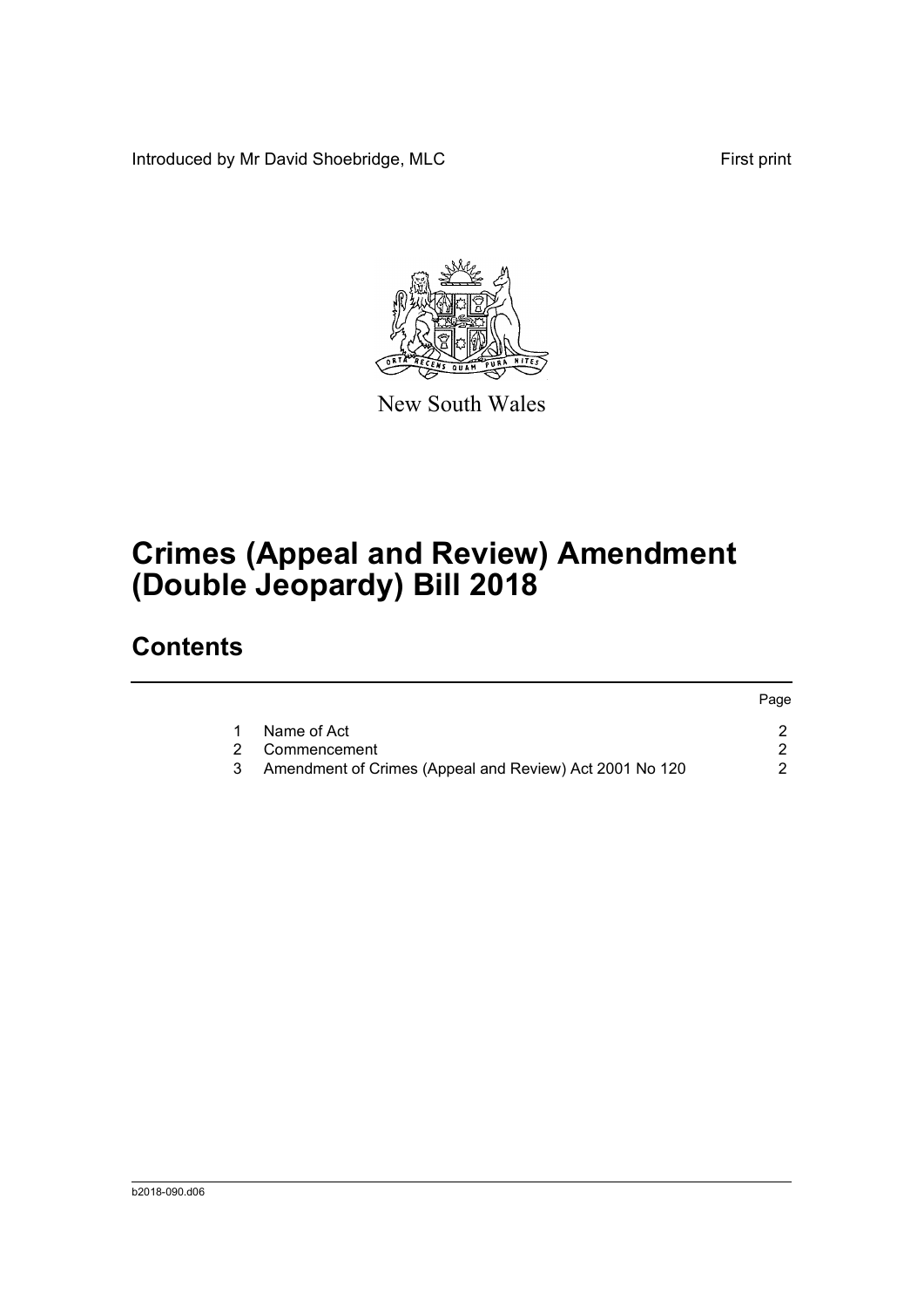

New South Wales

## **Crimes (Appeal and Review) Amendment (Double Jeopardy) Bill 2018**

No , 2018

### **A Bill for**

An Act to amend the *Crimes (Appeal and Review) Act 2001* to extend an exception to the rule against double jeopardy in relation to an acquitted person where previously inadmissible evidence becomes admissible; and for other purposes.